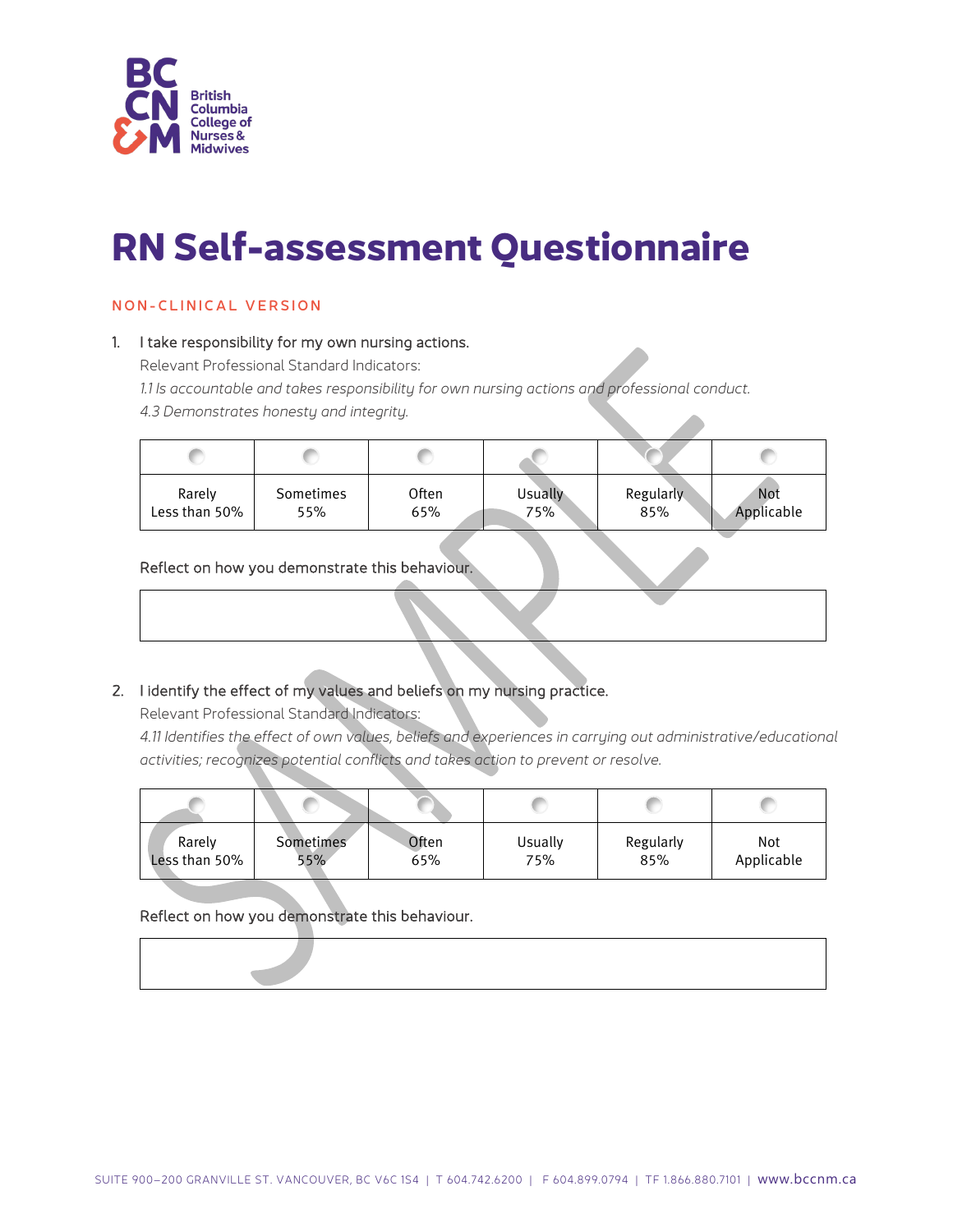#### 3. I acknowledge the limits of my own knowledge or ability.

Relevant Professional Standard Indicators:

*1.2 Functions within own level of competence, within the legally recognized scope of practice and within all relevant legislation.*

*2.2 Knows how and where to access information to support the provision of safe, competent and ethical client care.*

| Rarely        | Sometimes | Often | Usually | Regularly | Not        |
|---------------|-----------|-------|---------|-----------|------------|
| Less than 50% | 55%       | 65%   | 75%     | 85%       | Applicable |

#### Reflect on how you demonstrate this behaviour.

#### 4. I show initiative for my own learning.

Relevant Professional Standard Indicators:

*1.3 Assesses own practice and undertakes activities to improve practice and meet identified learning goals on an ongoing basis.*

| Rarely        | Sometimes | Often` | <b>Usually</b> | Regularly | Not        |
|---------------|-----------|--------|----------------|-----------|------------|
| Less than 50% | 55%       | 65%    | 75%            | 85%       | Applicable |

# Reflect on how you demonstrate this behaviour.

# 5. I participate in changes to improve health services and/or nursing practice.

Relevant Professional Standard Indicators:

*1.4 Takes action to promote the provision of safe, appropriate and ethical care.*

*3.7 Participates in changes that promote evidence-based nursing practice.*

| Rarely        | Sometimes | Often | Usually | Regularly | Not        |
|---------------|-----------|-------|---------|-----------|------------|
| Less than 50% | 55%       | 65%   | 75%     | 85%       | Applicable |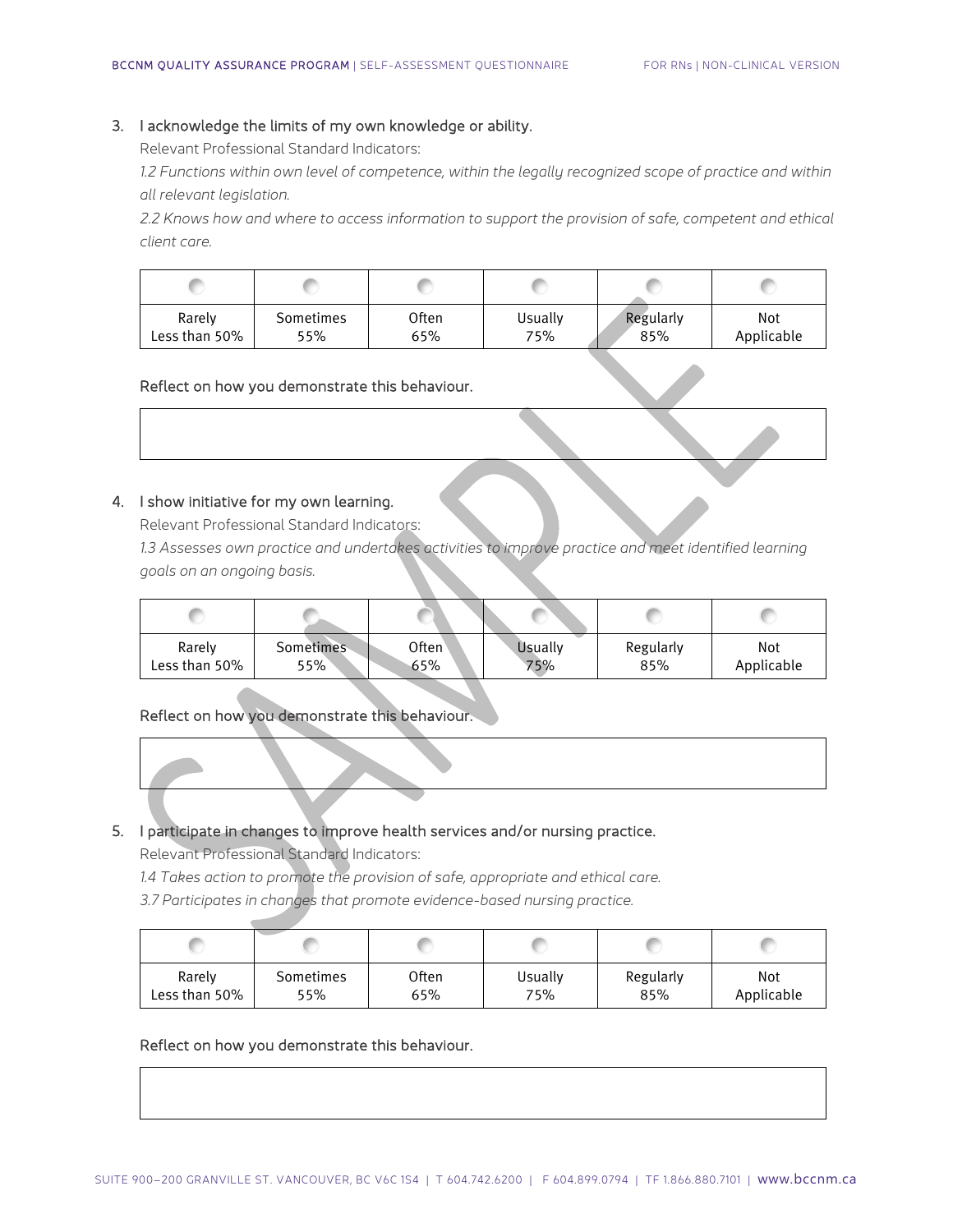#### 6. I use honesty and tact when conveying information.

Relevant Professional Standard Indicators:

- *2.13 Communicates appropriately in interactions with clients, colleagues, students, and others.*
- *4.7 Promotes and maintains respectful communication in all professional interactions.*

| Rarely        | Sometimes | Often | Usually | Regularly | Not        |
|---------------|-----------|-------|---------|-----------|------------|
| Less than 50% | 55%       | 65%   | 75%     | 85%       | Applicable |

#### Reflect on how you demonstrate this behaviour.

# 7. I use clear verbal communication (e.g. language, speed, amount of information).

Relevant Professional Standard Indicators:

*3.1 Communicates, collaborates, and consults with clients and other members of the health care team about the client's care.*

*2.13 Communicates appropriately in interactions with clients, colleagues, students, and others.*

| Rarely        | Sometimes | Often | <b>Usually</b> | Regularly | Not        |
|---------------|-----------|-------|----------------|-----------|------------|
| Less than 50% | 55%       | 65%   | 75%            | 85%       | Applicable |

# Reflect on how you demonstrate this behaviour.

#### 8. I listen and respond to others respectfully.

Relevant Professional Standard Indicators:

*2.13 Communicates appropriately in interactions with clients, colleagues, students, and others. 4.7 Promotes and maintains respectful communication in all professional interactions.*

| Rarely        | Sometimes | Often | Usually | Regularly | Not        |
|---------------|-----------|-------|---------|-----------|------------|
| Less than 50% | 55%       | 65%   | 75%     | 85%       | Applicable |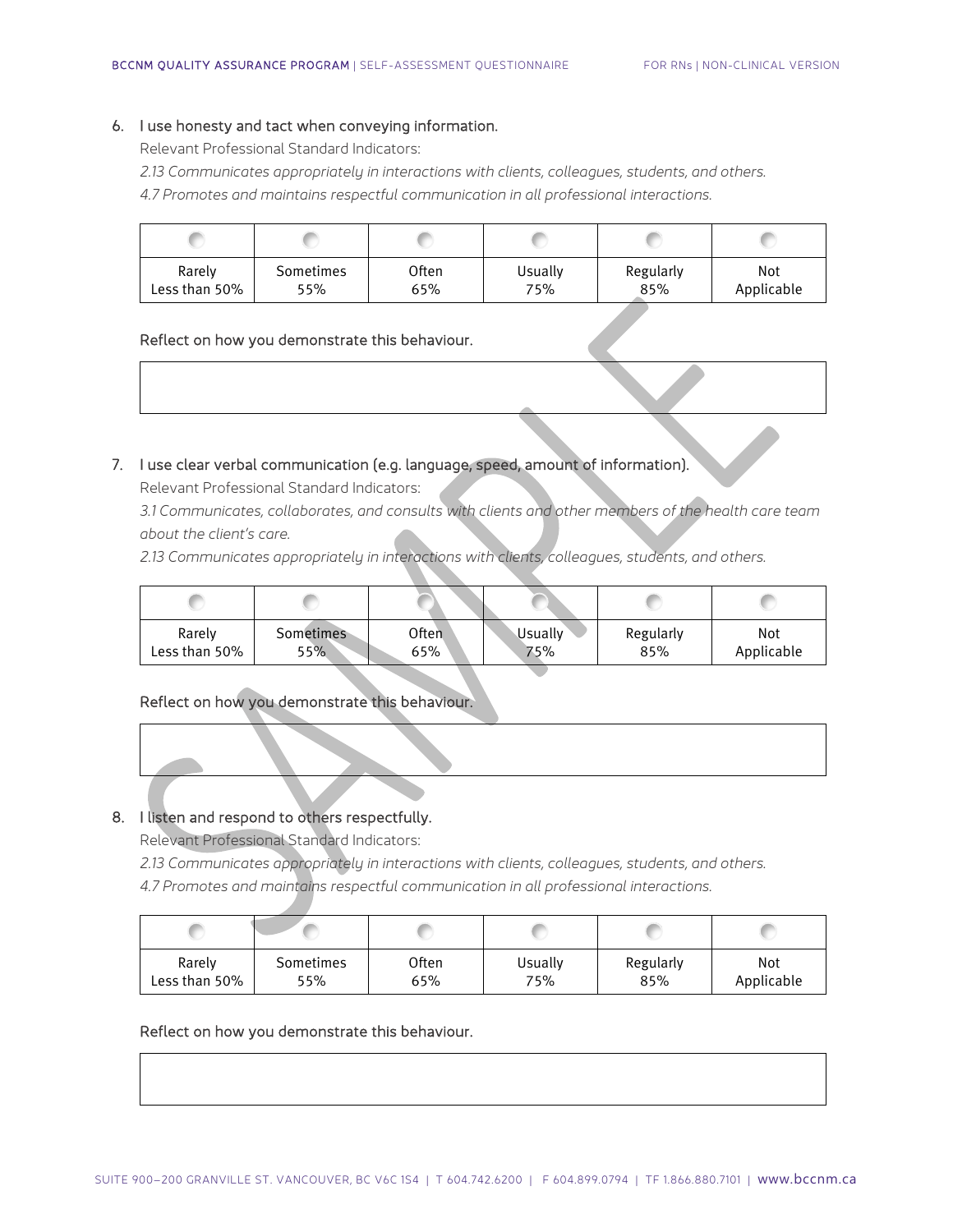# 9. I compose clear and useful written/electronic communication (e.g. emails, policies, educational materials, research papers).

Relevant Professional Standard Indicators:

*2.6 Communicates client status, using verifiable information, in terminology used in the practice setting. 3.1 Communicates, collaborates, and consults with nurses and other members of the health care team about the provision of health services.*

| Rarely        | Sometimes | Often | Usually | Regularly | Not        |
|---------------|-----------|-------|---------|-----------|------------|
| Less than 50% | 55%       | 65%   | 75%     | 85%       | Applicable |

#### Reflect on how you demonstrate this behaviour.

#### 10. I consult with nurses and others when indicated.

Relevant Professional Standard Indicators:

*3.1 Communicates, collaborates, and consults with nurses and other members of the health care team about the provision of health services.*

*3.6 Guides, directs and seeks feedback from staff and others involved in the planning, delivery, and evaluation of health care services as appropriate.*

| Rarely        | Sometimes | Often | Usually | Regularly | Not        |
|---------------|-----------|-------|---------|-----------|------------|
| Less than 50% | 55%       | 65%   | 75%     | 85%       | Applicable |

#### Reflect on how you demonstrate this behaviour.

# 11. I collaborate with others to support the provision of health services.

Relevant Professional Standard Indicators:

*3.1 Communicates, collaborates, and consults with nurses and other members of the health care team about the provision of health services.*

*3.6 Guides, directs and seeks feedback from staff and others involved in the planning, delivery, and evaluation of health care services as appropriate.*

| Rarely        | Sometimes | Often | Usually | Regularly | Not        |
|---------------|-----------|-------|---------|-----------|------------|
| Less than 50% | 55%       | 65%   | 75%     | 85%       | Applicable |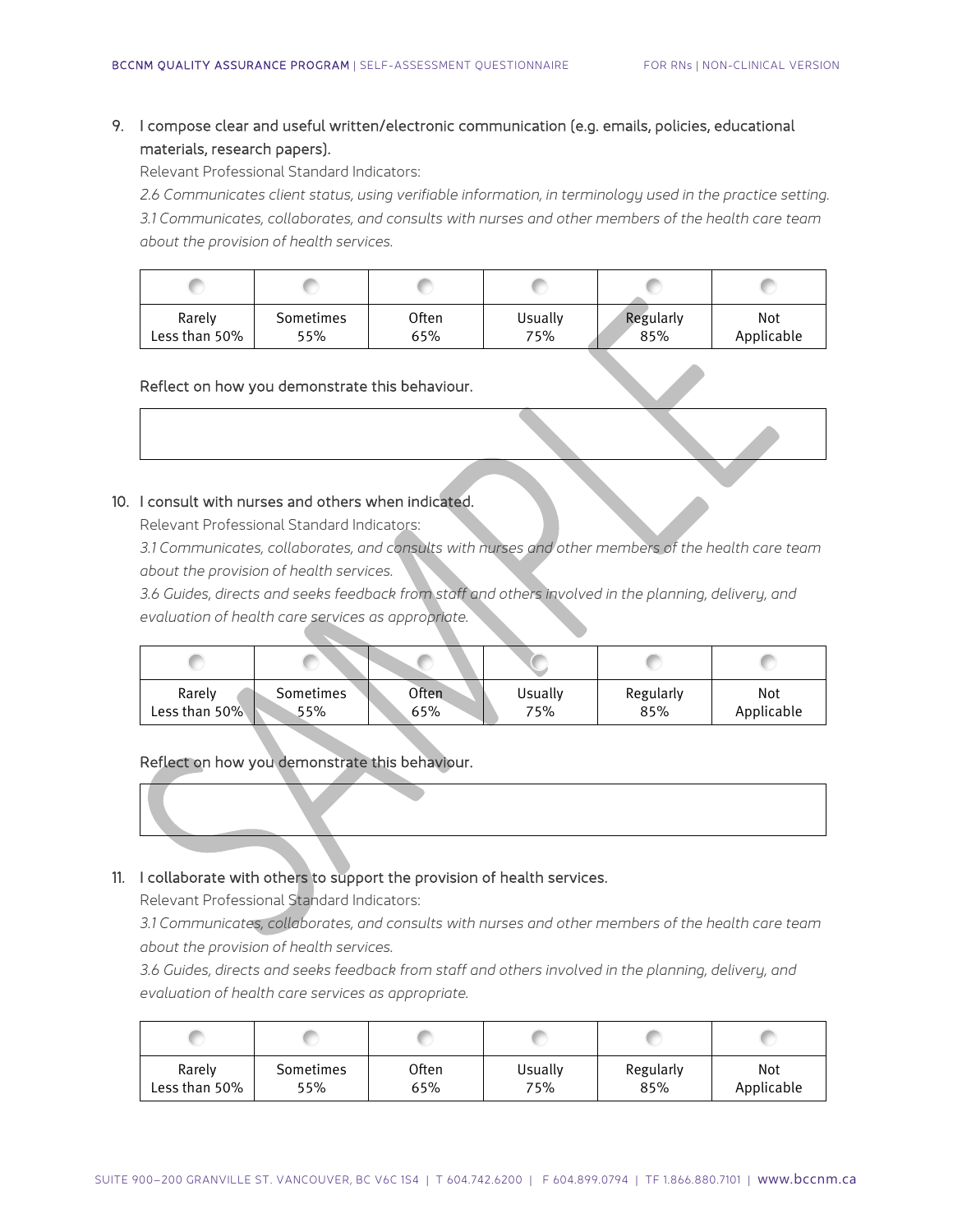Reflect on how you demonstrate this behaviour.

#### 12. I show willingness to guide or teach others.

Relevant Professional Standard Indicators:

*3.6 Guides, directs and seeks feedback from staff and others involved in the planning, delivery, and evaluation of health care services as appropriate.*

*2.12 Shares nursing knowledge with clients, colleagues, students, and others.*

| Rarely        | Sometimes | <b>Often</b> | <b>Usually</b> | Regularly | Not        |
|---------------|-----------|--------------|----------------|-----------|------------|
| Less than 50% | 55%       | 65%          | 75%            | 85%       | Applicable |

#### Reflect on how you demonstrate this behaviour.

| 13. I treat colleagues in a respectful manner. |  |  |  |  |  |  |
|------------------------------------------------|--|--|--|--|--|--|
|------------------------------------------------|--|--|--|--|--|--|

Relevant Professional Standard Indicators:

*4.8 Treats colleagues, students and other health care workers in a respectful manner; addresses concerns related to disrespectful behaviour in the workplace.*

*4.9 Recognizes and respects the contribution of others on the health care team.*

| Rarely        | <b>Sometimes</b> | Often | Usually | Regularly | Not        |
|---------------|------------------|-------|---------|-----------|------------|
| Less than 50% | 55%              | 65%   | 75%     | 85%       | Applicable |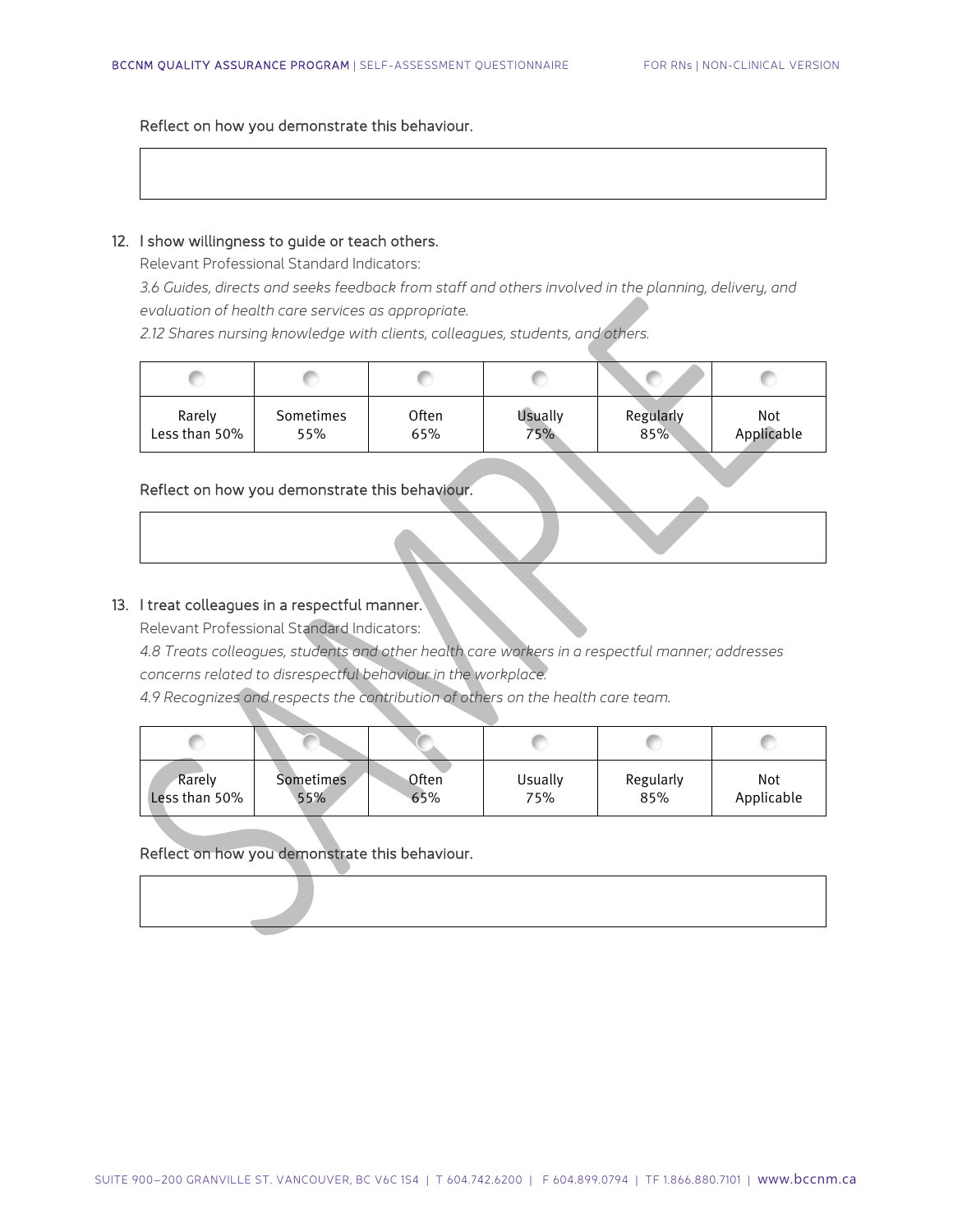#### 14. I treat students in a respectful manner.

Relevant Professional Standard Indicators:

*4.8 Treats colleagues, students and other health care workers in a respectful manner; addresses concerns related to disrespectful behaviour in the workplace.*

*4.9 Recognizes and respects the contribution of others on the health care team.*

| Rarely        | Sometimes | Often | Usually | Regularly | Not        |
|---------------|-----------|-------|---------|-----------|------------|
| Less than 50% | 55%       | 65%   | 75%     | 85%       | Applicable |

#### Reflect on how you demonstrate this behaviour.

#### 15. I treat clients and their families with respect.

Relevant Professional Standard Indicators:

*4.7 Promotes and maintains respectful communication in all professional interactions; guides others to do the same.*

| Rarely        | Sometimes | Often | Usually | Regularly | Not        |
|---------------|-----------|-------|---------|-----------|------------|
| Less than 50% | 55%       | 65%`  | 75%     | 85%       | Applicable |

### Reflect on how you demonstrate this behaviour.

# 16. I maintain confidentiality of client and/or other sensitive information.

Relevant Professional Standard Indicators:

*4.5. Protects client privacy and confidentiality; educates others to protect client privacy and confidentiality.*

| Rarely        | Sometimes | Often | Usually | Regularly | Not        |
|---------------|-----------|-------|---------|-----------|------------|
| Less than 50% | 55%       | 65%   | 75%     | 85%       | Applicable |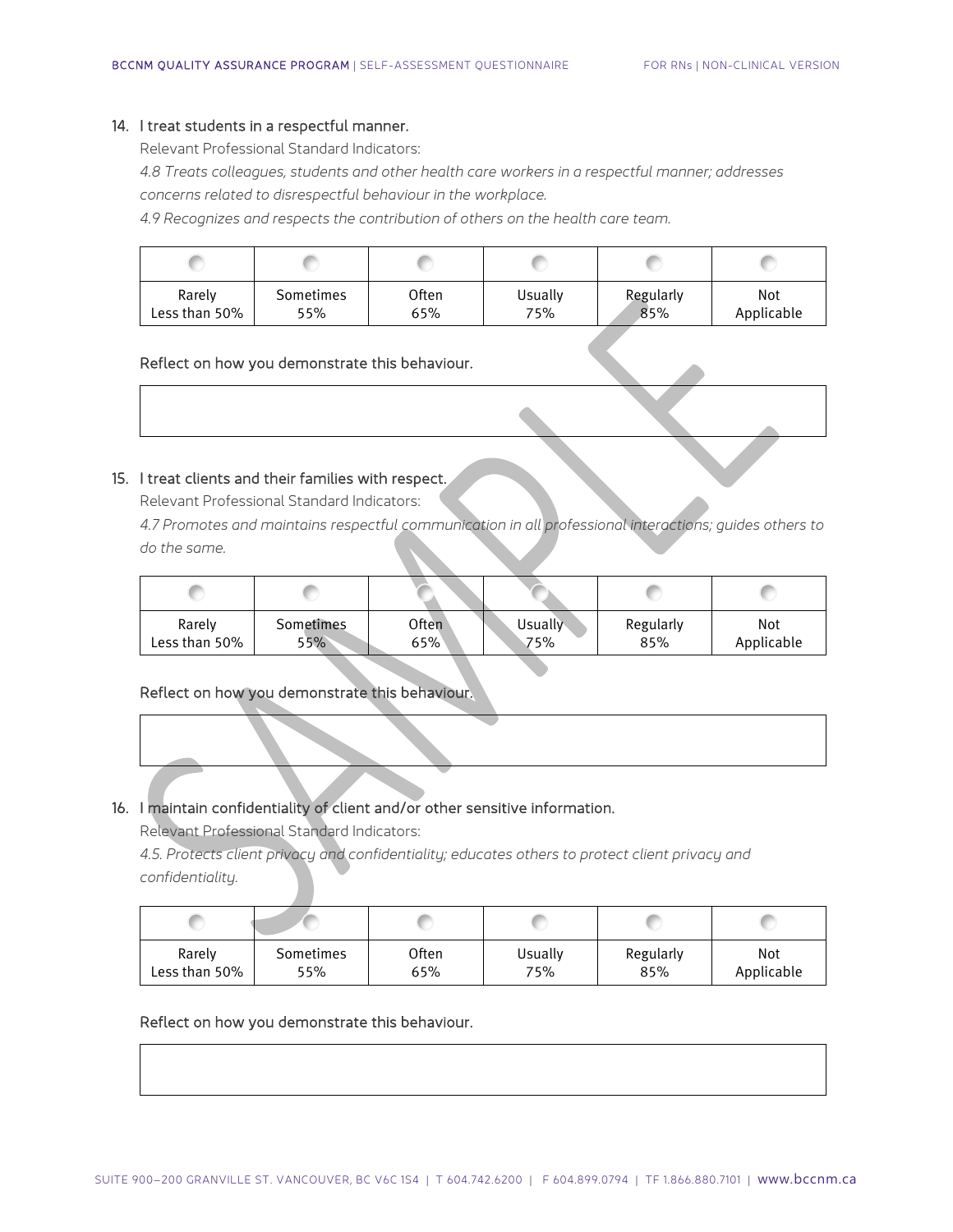# 17. I demonstrate competent and appropriate use of digital technologies (e.g., healthcare databases, electronic communication, social media).

Relevant Professional Standard Indicators:

1.3 Assesses own practice and undertakes activities to improve practice and meet identified learning *goals on an ongoing basis.*

*2.2 Knows how and where to access information to support the provision of safe, competent and ethical client care.*

| Rarely        | Sometimes | Often | Usually | Regularly | Not        |
|---------------|-----------|-------|---------|-----------|------------|
| Less than 50% | 55%       | 65%   | 75%     | 85%       | Applicable |

#### Reflect on how you demonstrate this behaviour.

#### 18. I establish appropriate boundaries in professional relationships.

Relevant Professional Standard Indicators:

*4.13 Initiates, maintains and terminates relationships in an appropriate manner.*

| Rarely        | Sometimes | $O$ ften $^{\backprime}$ | <b>Usually</b> | Regularly | Not        |
|---------------|-----------|--------------------------|----------------|-----------|------------|
| Less than 50% | $55\%$    | 65%                      | 75%            | 85%       | Applicable |

#### Reflect on how you demonstrate this behaviour.

# 19. I take action to address ethical issues.

Relevant Professional Standard Indicators:

*4.12 Identifies ethical issues; consults with the appropriate person or body; takes action to resolve and evaluates the effectiveness of actions.*

| Rarely        | Sometimes | Often | Usually | Regularly | Not        |
|---------------|-----------|-------|---------|-----------|------------|
| Less than 50% | 55%       | 65%   | 75%     | 85%       | Applicable |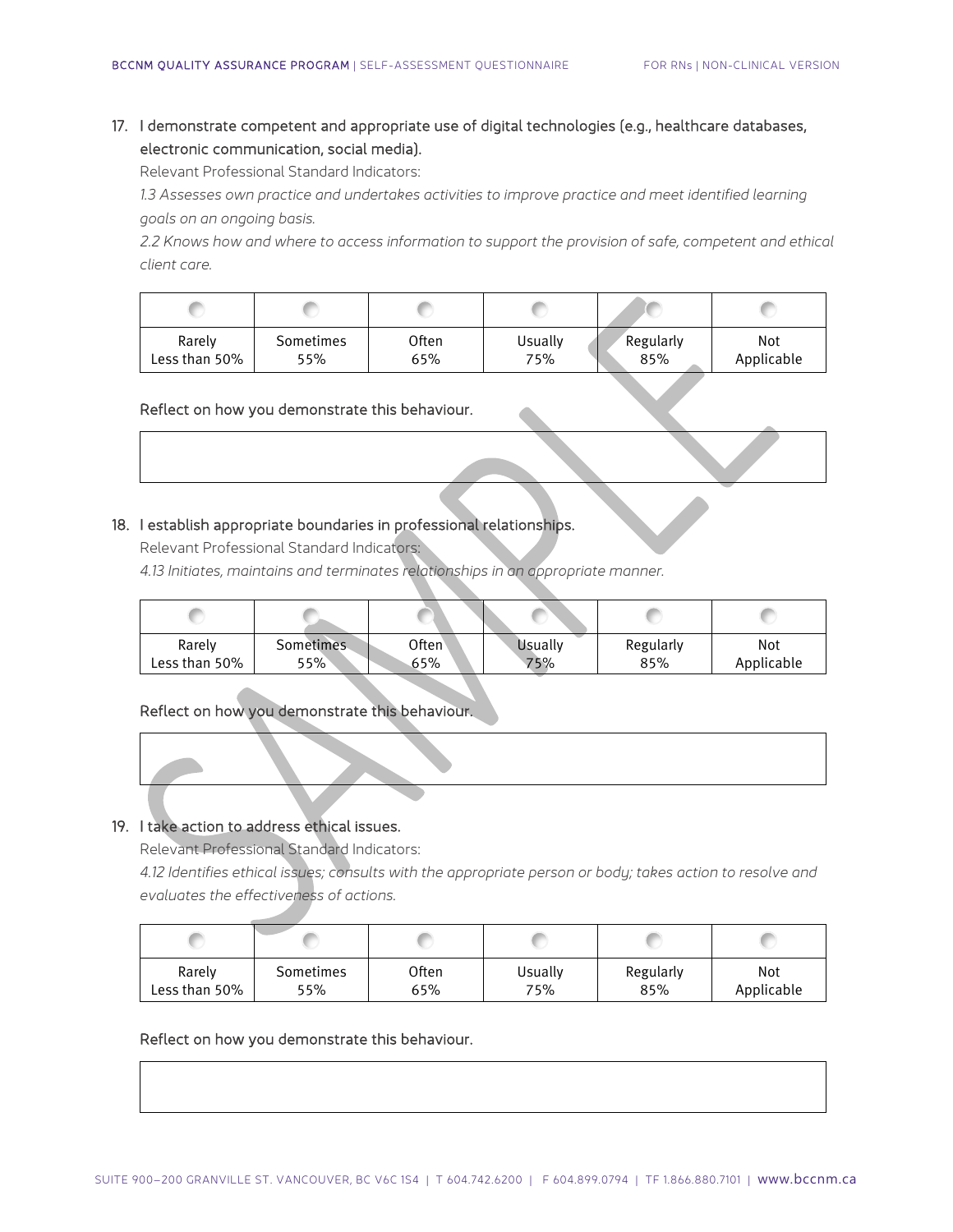20. I reflect on how my beliefs, values, biases, conduct and position of power as a healthcare provider may impact Indigenous clients' health care experiences.

Relevant Professional Standard Indicators:

*4.2 Provides care in a manner that preserves and protects client dignity.*

*4.11 Identifies the effects of own values, beliefs and experiences in carrying out clinical activities; recognizes potential conflicts and takes action to prevent or resolve*.

| Rarely        | Sometimes | Often | Usually | Regularly | Not        |
|---------------|-----------|-------|---------|-----------|------------|
| Less than 50% | 55%       | 65%   | 75%     | 85%       | Applicable |

#### Reflect on how you demonstrate this behaviour.

21. I take action to identify, address, prevent and eliminate Indigenous-specific racism.

Relevant Professional Standard Indicators:

*1.4 Takes action to promote the provision of safe, appropriate and ethical care to clients.*

*4.12 Identifies ethical issues; consults with the appropriate person or body; takes action to resolve and evaluates the effectiveness of actions*.

| Rarely<br>Less than 50% | Sometimes<br>55% | Often<br>65% | Usuallv<br>75% | Regularly<br>85% | Not<br>Applicable |
|-------------------------|------------------|--------------|----------------|------------------|-------------------|
|                         |                  |              |                |                  |                   |

# Reflect on how you demonstrate this behaviour.

#### 22. I demonstrate the professional behaviour expected of a nurse.

"Nurse" refers to all BCCNM nursing registrants, including: licensed practical nurses, nurse practitioners, registered nurses, registered psychiatric nurses, licensed graduate nurses, employed student nurses, and employed student psychiatric nurses.

| Rarely        | Sometimes | Often | Usually | Regularly | Not        |
|---------------|-----------|-------|---------|-----------|------------|
| Less than 50% | 55%       | 65%   | 75%     | 85%       | Applicable |